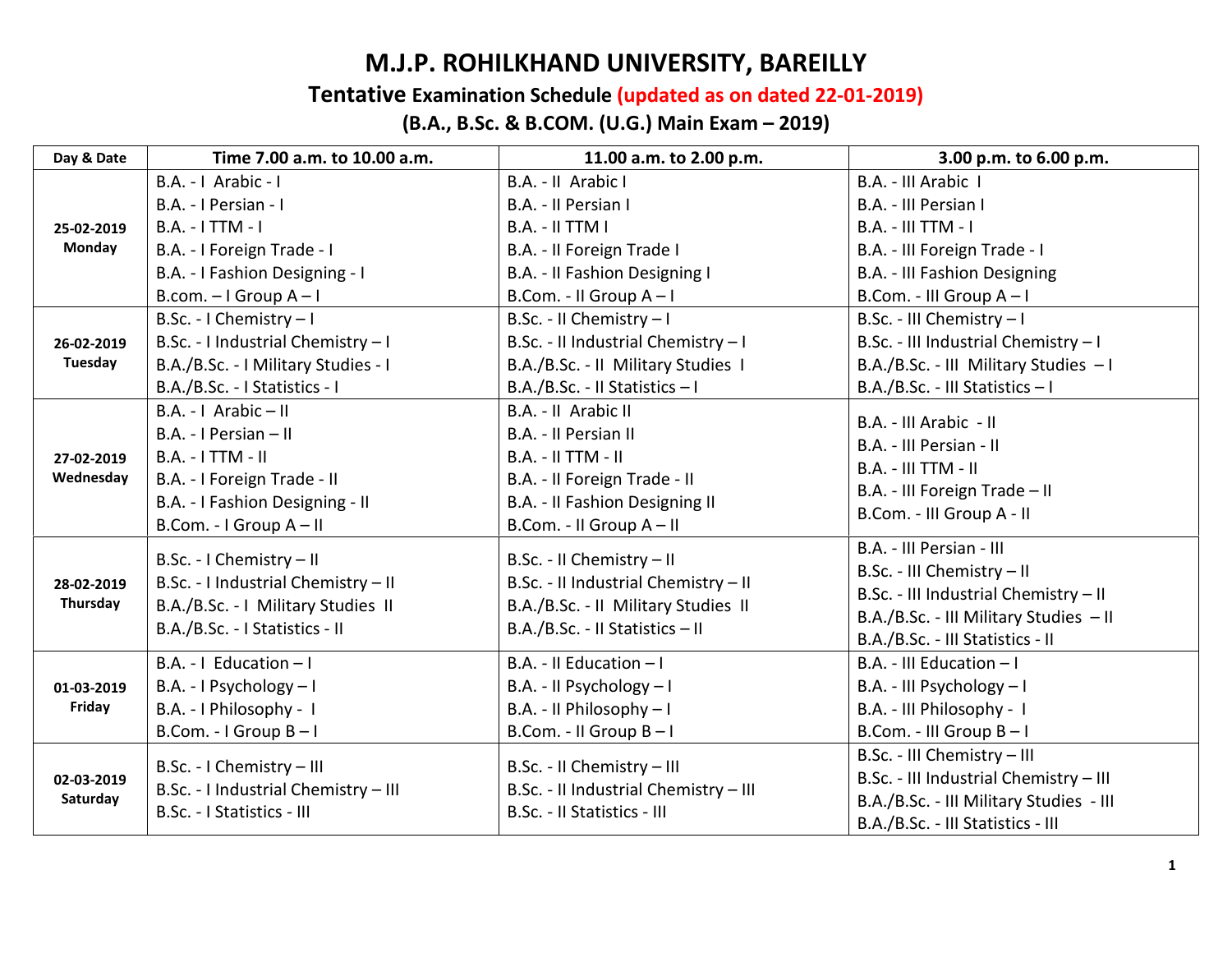|                              | B.A. - I Education - II                         | B.A. - II Education - II                        | B.A. - III Education - II                         |
|------------------------------|-------------------------------------------------|-------------------------------------------------|---------------------------------------------------|
| 03-03-2019                   | B.A. - I Psychology - II                        | B.A. - II Psychology - II                       | B.A. - III Psychology - II                        |
| Sunday                       | B.A. - I Philosophy - II                        | B.A. - II Philosophy - II                       | B.A. - III Philosophy - II                        |
|                              | B.Com. - I Group B - II                         | B.Com. - II Group B - II                        | B.Com. - II Group B - II                          |
| 05-03-2019                   | B.A. - I Home Science - I                       | B.A. - II Home Science - I                      | B.A. - III Home Science - I                       |
| Tuesday                      | B.Com. - I Group C-I                            | B.Com. - II Group C-I                           | B.Com. - III Group C, D, E, F - I                 |
|                              |                                                 |                                                 | B.A. - III Education III (Only for Pvt. Students) |
|                              | B.A. - I Education III (Only for Pvt. Students) | B.A. - Il Education III (Only for Pvt Students) | B.A. - III Philosophy - III                       |
|                              | B.A./B.Sc. - I Computer Application - I         | B.A./B.Sc. - II Computer Application - I        | B.A. - III Psychology III (Group A - C)           |
| 06-03-2019                   | B.Sc. - I Zoology - I                           | B.Sc. - II Zoology I                            | B.A./B.Sc. - III Computer Application - I         |
| Wednesday                    | B.Sc. - I Biotechnology - I                     | B.Sc. - II Biotechnology - I                    | B.Sc. - III Zoology - I                           |
|                              | B.Sc. - I Industrial Microbiology - I           | B.Sc. - II Industrial Microbiology - I          | B.Sc. - III Biotechnology - I                     |
|                              | B.Sc. - I Physics - I                           | B.Sc. - II Physics - I                          | B.Sc. - III Industrial Microbiology - I           |
|                              |                                                 |                                                 | B.Sc. - III Physics - I                           |
| 07-03-2019                   | B.A. - I Home Science - II                      | B.A. - II Home Science II                       | B.A. - III Home Science II                        |
| Thursday                     | B.Com. - I Group C - II                         | B.Com. - II Group C-II                          | B.Com. - III Group C, D, E, F - II                |
|                              | $B.A. - I Urdu - I$                             | B.A. - II Urdu I                                | B.A. - III Urdu I                                 |
|                              | B.A. - I Sanskrit - I                           | B.A. - II Sanskrit I                            | B.A. - III Sanskrit I                             |
| 08-03-2019                   | B.A./B.Sc. - I Computer Application - II        | B.A./B.Sc. - II Computer Application - II       | B.A./B.Sc. - III Computer Application - II        |
| Friday                       | B.Sc. - I Zoology II                            | B.Sc. - II Zoology II                           | B.Sc. - III Zoology II                            |
|                              | B.Sc. - I Biotechnology - II                    | B.Sc. - II Biotechnology - II                   | B.Sc. - III Biotechnology - II                    |
|                              | B.Sc. - I Industrial Microbiology - II          | B.Sc. - II Industrial Microbiology - II         | B.Sc. - III Industrial Microbiology - II          |
|                              | B.Sc. - I Physics II                            | B.Sc. - II Physics II                           | B.Sc. - III Physics II                            |
| 09-03-2019<br>Saturday       | B.A. - I Sociology I                            | B.A. - II Sociology I                           | B.A. - III Sociology I                            |
|                              | B.A. - I Urdu II                                | B.A. - II Urdu II                               | $B.A. - III$ Urdu - II                            |
|                              | B.A. - I Sanskrit II                            | B.A. - I Sanskrit II                            | B.A. - III Sanskrit II                            |
|                              | B.A./B.Sc. - I Computer Application - III       | B.A./B.Sc. - II Computer Application - III      | B.A./B.Sc. - I Computer Application - III         |
| 10-03-2019                   | B.Sc. - I Zoology III                           | B.Sc. - II Zoology III                          | B.Sc. - III Zoology III                           |
| Sunday                       | B.Sc. - I Biotechnology - III                   | B.Sc. - II Biotechnology - III                  | B.Sc. - III Biotechnology - III                   |
|                              | B.Sc. - I Industrial Microbiology - III         | B.Sc. - II Industrial Microbiology - III        | B.Sc. - III Industrial Microbiology - III         |
|                              | B.Sc. - I Physics III                           | B.Sc. - II Physics III                          | B.Sc. - III Physics III                           |
| 11-03-2019                   | B.A. - I Sociology II                           | B.A. - II Sociology II                          | B.A. - III Sociology II                           |
| Monday                       |                                                 |                                                 |                                                   |
| 12-03-2019<br><b>Tuesday</b> | B.A./B.Com. - I Group G, H                      | B.A./B.Sc. - II Mathematics I                   | B.A. - III Urdu III                               |
|                              |                                                 |                                                 |                                                   |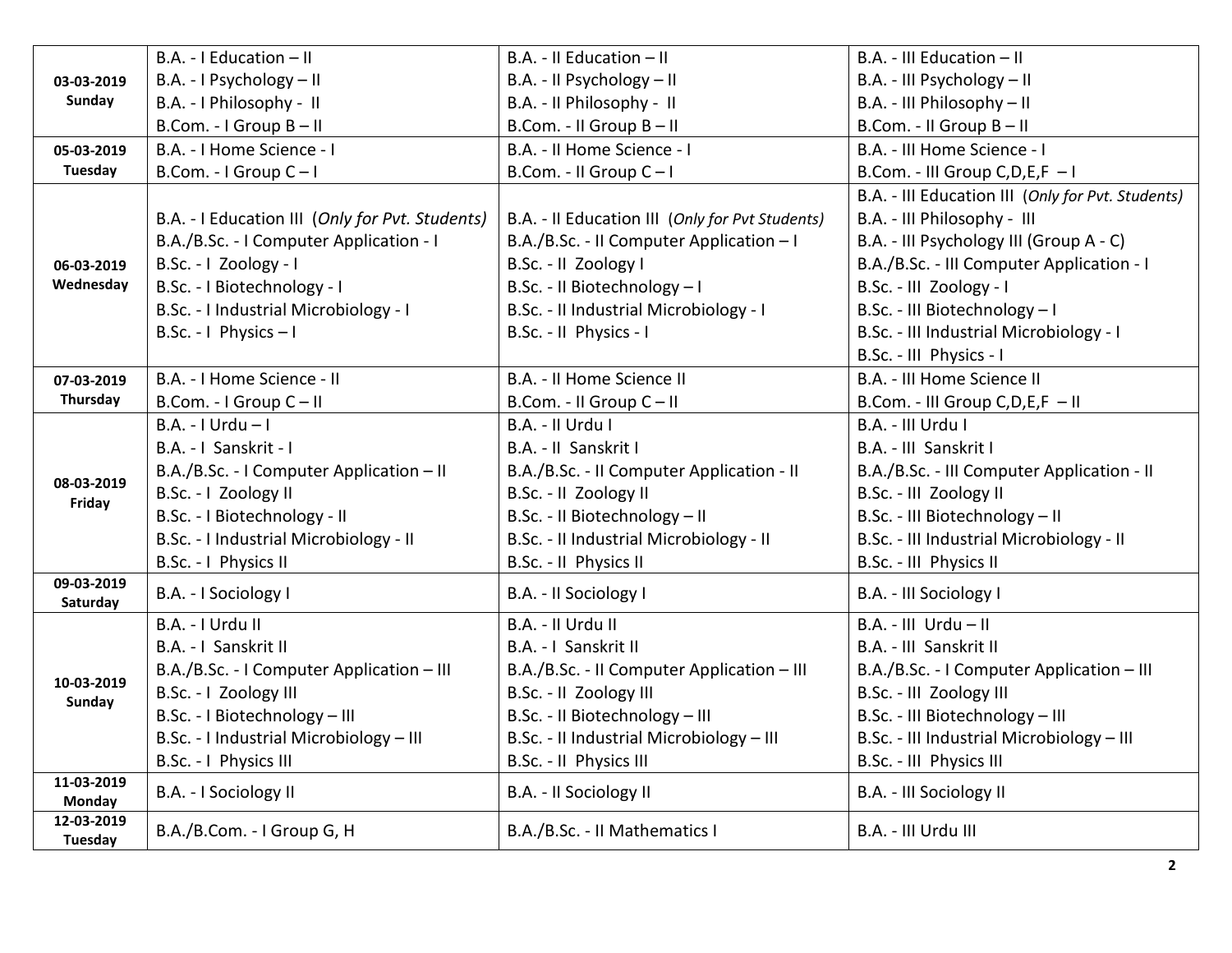|            | (Advertising & Sales Management/               | B.Sc. - II Botany I                                           | B.A. - III Sanskrit III                                                     |
|------------|------------------------------------------------|---------------------------------------------------------------|-----------------------------------------------------------------------------|
|            | Office Management & Secretarial Practice) - I  | B.Sc. - II Environment Science - I                            | B.A./B.Com. - III Group G, H                                                |
|            | B.A./B.Sc. - I Mathematics - I                 | B.Com. - II Group C - III                                     | (Advertising & Sales Management/                                            |
|            | B.Sc. - I Botany I                             |                                                               | Office Management & Secretarial Practice) - I                               |
|            | B.Sc. - I Environment Science - I              |                                                               | B.A./B.Sc. - III Mathematics I                                              |
|            |                                                |                                                               | B.Sc. - Il Botany I                                                         |
|            |                                                |                                                               | B.Sc. - III Environment Science - I                                         |
|            |                                                | B.A./B.Com. - II Group G, H                                   |                                                                             |
| 13-03-2019 | B.A. - I Gen. English - I                      | (Advertising & Sales Management/                              | B.A. - III Sociology III                                                    |
| Wednesday  | B.Sc. - I Environmental (compulsory Qualifying | Office Management & Secretarial Practice) - I                 | B.Sc. - III Environmental (compulsory Qualifying                            |
|            | subject)                                       | B.Sc. - Il Sports & physical Education                        | subject)                                                                    |
|            |                                                | (Compulsory Qualifying subject)                               |                                                                             |
|            |                                                |                                                               | B.A. - III Functional Hindi - I                                             |
|            | B.A./B.Sc. - I Mathematics II                  |                                                               | B.A./B.Sc. - III Mathematics II                                             |
| 14-03-2019 | B.Sc. - I Botany II                            | B.A. - II Gen. English - I                                    | B.Sc. - III Botany II                                                       |
| Thursday   | B.Sc. - I Environment Science - II             |                                                               | B.Sc. - III Environment Science - II                                        |
|            | B.Com. - I Group-G (Advert & Sales Mgmt) - II  |                                                               | B.A./B.Com. - III Group G/H (Advert & Sales                                 |
|            |                                                |                                                               | Mgmt / Office Mgmt & Secretarial Practice ) - II                            |
|            |                                                | B.A./B.Sc. - II Mathematics II                                |                                                                             |
|            |                                                |                                                               |                                                                             |
|            |                                                | B.Sc. - Il Botany II                                          | B.A. - III Environmental (Compulsory Qualifying<br>subject)                 |
| 15-03-2019 | B.A. - I Gen. English - II                     | B.Sc. - II Environment Science - II                           | B.Com. - III Environmental (Compulsory Qualifying                           |
| Friday     | B.Sc. - I Sports & physical Education          | B.A./B.Com. - II Group G, H                                   | subiect)                                                                    |
|            | (Compulsory Qualifying subject)                | (Advertising and Sales Management/                            | B.Sc. - III Sports & physical Education                                     |
|            |                                                | Office Management & Secretarial Practice) - II                | (Compulsory Qualifying subject)                                             |
|            | B.A. - I Functional Hindi                      |                                                               |                                                                             |
|            | B.A. - I Music                                 |                                                               | B.A. - III Functional Hindi - II                                            |
|            | B.A. - I Choreography - I                      |                                                               | B.A. - III Music - I                                                        |
| 16-03-2019 | B.A./B.Sc. - I Mathematics III                 |                                                               | B.A. - III Choreography - I                                                 |
| Saturday   | B.Sc. - I Botany III                           | B.A. - II Gen. English - II                                   | B.A./B.Sc. - III Mathematics III (calculator<br>Allowed)                    |
|            | B.Sc. - I Environment Science - III            |                                                               |                                                                             |
|            | B.Com. - I Sports & physical Education         |                                                               | B.Sc. - III Botany III<br>B.Sc. - III Environment Science - III             |
|            | (Compulsory Qualifying subject)                |                                                               |                                                                             |
|            |                                                | B.A. - Il Functional Hindi                                    | B.A. - III Sports & physical Education                                      |
| 17-03-2019 | B.A. - I Sports & physical Education           | B.A. - II Music                                               | (Compulsory Qualifying subject)                                             |
| Sunday     | (Compulsory Qualifying subject)                | B.A. - II Choreography - I<br>B.A./B.Sc. - II Mathematics III | B.Com. - III Sports & physical Education<br>(Compulsory Qualifying subject) |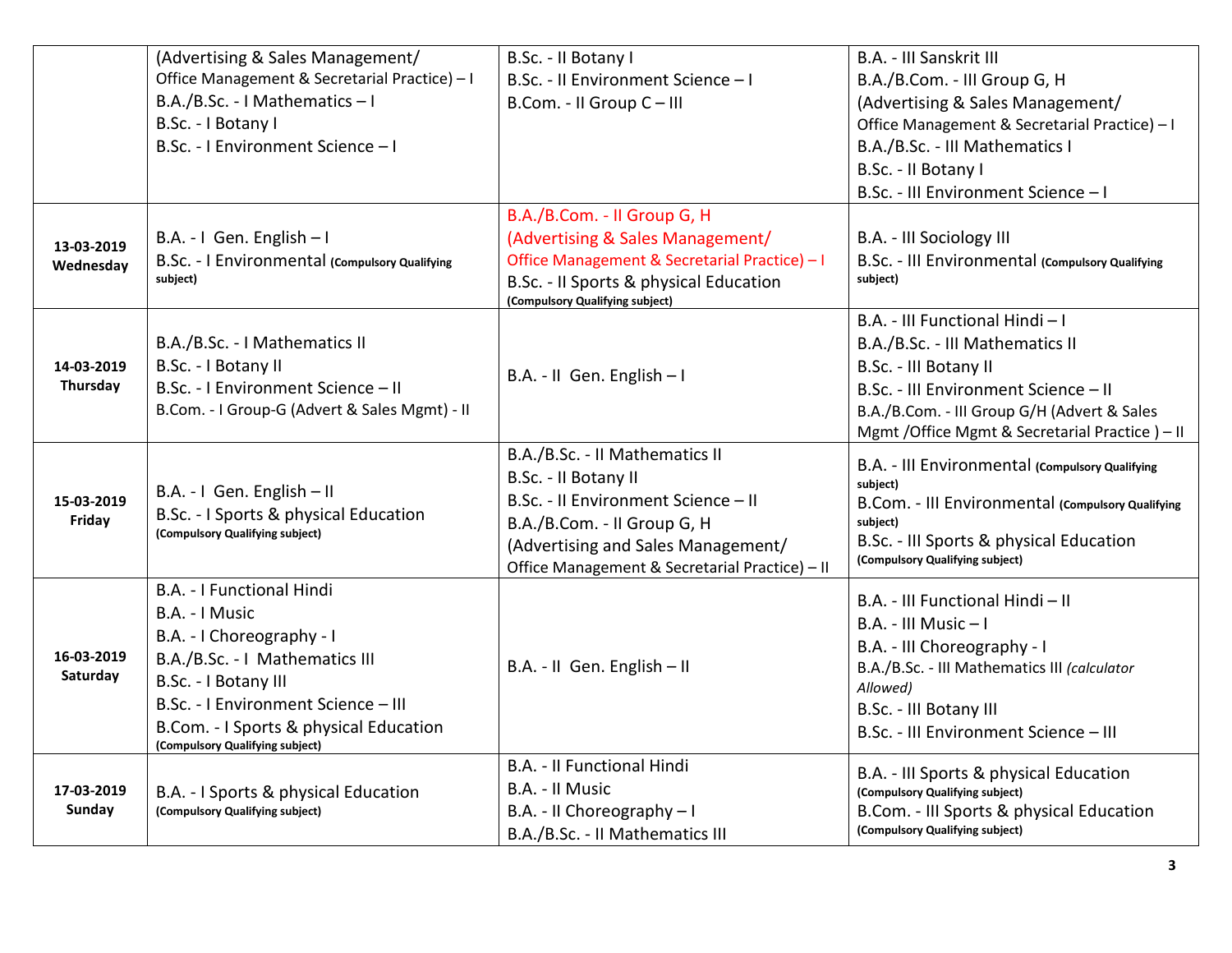|                         |                                                                                              | B.Sc. - II Botany III                                                                                                    |                                                                                          |
|-------------------------|----------------------------------------------------------------------------------------------|--------------------------------------------------------------------------------------------------------------------------|------------------------------------------------------------------------------------------|
|                         |                                                                                              | B.Sc. - II Environment Science - III                                                                                     |                                                                                          |
|                         |                                                                                              | B.Com. - Il Sports & physical Education                                                                                  |                                                                                          |
|                         |                                                                                              | (Compulsory Qualifying subject)                                                                                          |                                                                                          |
| 18-03-2019<br>Monday    | B.A. - I Environmental (Compulsory Qualifying subject)                                       | B.A. - Il Sports & physical Education<br>(Compulsory Qualifying subject)                                                 | $B.A. - III$ Hindi Lit. $- I$                                                            |
| 19-03-2019<br>Tuesday   | B.A. - I Hindi Lit. - I                                                                      | B.A.II Environmental (Compulsory Qualifying subject)<br><b>ONLY FOR PRIVATE STUDENTS</b>                                 | B.A. - III Music - II<br>B.A. - III Choreography - II<br>B.A./B.Sc. - III Mathematics IV |
| 25-03-2019<br>Monday    | <b>B.A.I Political Science I</b>                                                             | B.A. - II Hindi Lit. - I                                                                                                 | B.A. - III Hindi Lit. - II                                                               |
| 26-03-2019<br>Tuesday   | B.A. - I Hindi Lit. - II                                                                     | <b>B.A.II Political Science I</b>                                                                                        | B.A. - III Political Science - I                                                         |
| 27-03-2019<br>Wednesday | <b>B.A.I Political Science II</b>                                                            | $B.A. - II$ Hindi Lit. $- II$                                                                                            | B.A. - III Hindi Lit. - III                                                              |
| 28-03-2019<br>Thursday  | B.A. - I English Lit. $-1$                                                                   | <b>B.A.II Political Science II</b>                                                                                       | B.A. - III English Lit. - I                                                              |
| 29-03-2019<br>Friday    | B.A. - I Hindi Language - I                                                                  | B.A. - II English Lit. $-1$                                                                                              | B.A. - III Political Science - II                                                        |
| 30-03-2019<br>Saturday  | B.A. - I English Lit. - II                                                                   | B.A. - II Hindi Language - I                                                                                             | B.A. - III English Lit. - II                                                             |
| 01-04-2019<br>Monday    | B.A./B.Sc. - I Geography I                                                                   | B.A. - II English Lit. - II                                                                                              | B.A. - III Political Science - III                                                       |
| 02-04-2019<br>Tuesday   | B.A. - I Hindi Language - II                                                                 | B.A./B.Sc. - II Geography I                                                                                              | B.A. - III English Lit. - III                                                            |
| 03-04-2019<br>Wednesday | B.A./B.Sc. - I Geography - II<br>B.Com. - I Environmental (Compulsory Qualifying<br>subject) | B.A. - II Hindi Language - II                                                                                            | B.A./B.Sc. - III Geography I                                                             |
| 04-04-2019<br>Thursday  | B.A. - I History I                                                                           | B.A./B.Sc. - II Geography II<br>B.Com. - II Environmental (Only for private students)<br>(Compulsory Qualifying subject) | B.A./B.Sc. - III Geography - II                                                          |
| 05-04-2019<br>Friday    | B.A./B.Sc. - I Economics I                                                                   | B.A. - II History I                                                                                                      | B.A. - III History I                                                                     |
| 06-04-2019<br>Saturday  | B.A. - I History II                                                                          | B.A./B.Sc. - II Economics I                                                                                              | B.A./B.Sc. - III Geography - III                                                         |
| 08-04-2019<br>Monday    | B.A./B.Sc. - I Economics II                                                                  | B.A. - II History II                                                                                                     | B.A. - III History II                                                                    |
| 09-04-2019<br>Tuesday   | B.A. - I Physical Education - I                                                              | B.A./B.Sc. - II Economics II                                                                                             | B.A./B.Sc. - III Economics I                                                             |
| 10-04-2019              | B.A. - I Drawing & Painting                                                                  | B.A. - II Drawing & Painting                                                                                             | B.A. - III History III                                                                   |